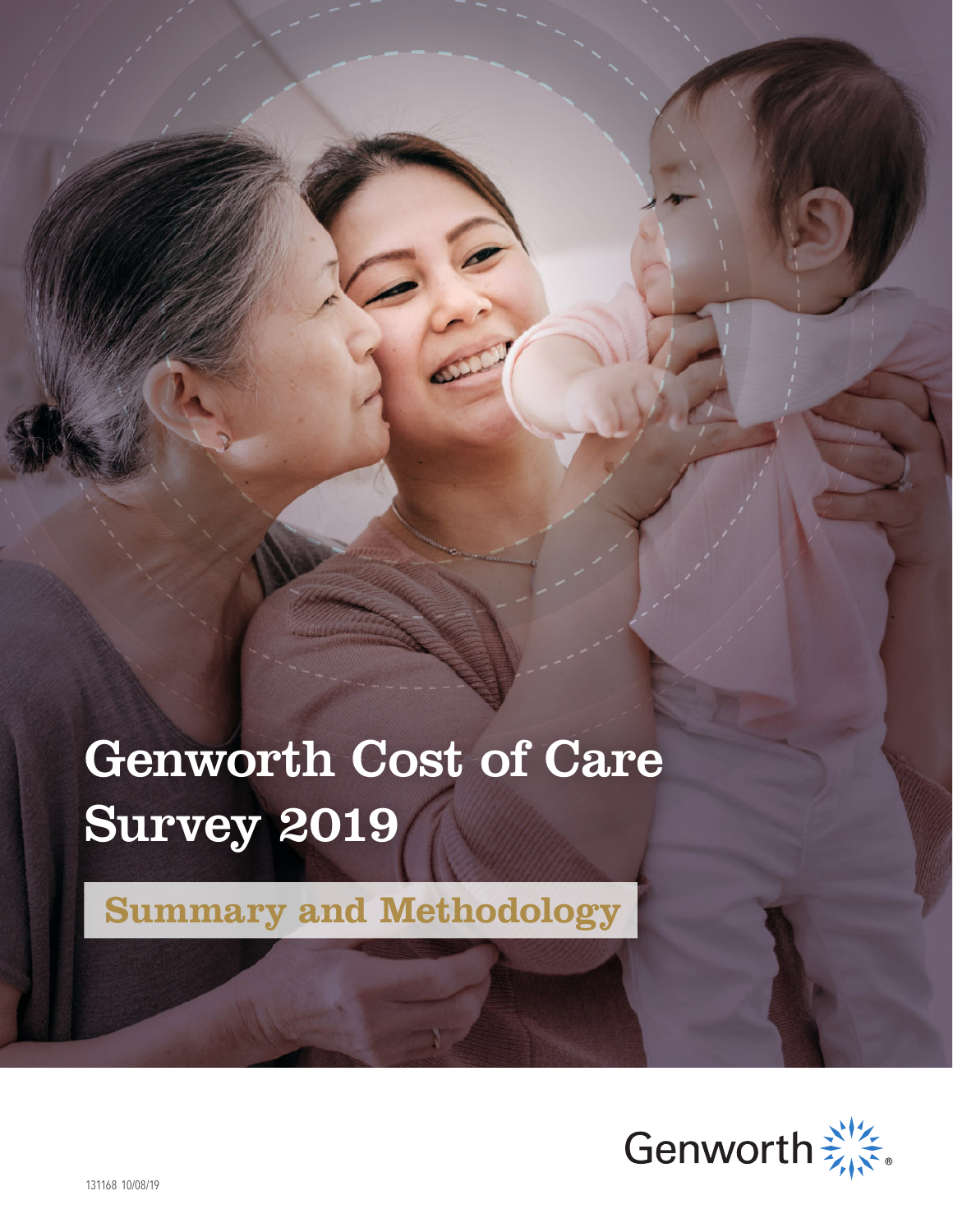## Summary of 2019 Survey Findings

Aging and the cost of care impacts not just the lives of those who need assistance as they age but the lives of everyone who loves them. At Genworth, we know firsthand how significant this impact can be because we are all someone's daughter or son, husband or wife, coworker, neighbor, or friend. That's why we first started doing the Cost of Care Survey back in 2004 and why we've continued it every year since.

As we draw nearer to almost two decades of researching the escalating expenses associated with aging, there are still surprises to be found in the data we gather annually.

This year was no exception.

As the population continues to age faster than ever, with 10,000 Baby Boomers turning 65 every day<sup>1</sup>, it's not surprising that the cost of care continues to rise steadily with the increasing demand. What was unexpected in 2019 was the substantial increase in the cost of receiving care at home. This includes the cost of both homemaker services that is assistance with "hands off" everyday tasks such as cooking, cleaning, laundry, and providing companionship—as well as home health aides who provide "hands on" assistance with activities like bathing, eating, going to the bathroom, and getting dressed.

Homemaker services rose 7.14% in just a single year which translates to an annual national median cost of \$51,480 (based on 44 hours of care per week). Home health aide services rose 4.55% during that same time period which translates to an annual national median cost of \$52,624 (based on 44 hours per week). That's still only about half the national median annual cost of nursing home care. But considering that many people prefer to age at home, these increases may over time, make it financially challenging and require families to utilize additional means of support to remain in their home.

The following information provides a high level overview of the national median rates for the various types of care settings including changes since the 2018 survey, the five-year annual growth rate, as well as the methodology used for the survey.<sup>2</sup>

<sup>&</sup>lt;sup>1</sup> "The Guide To Being A Baby Boomer" (seniorliving.org), site accessed 09/20/19.

<sup>2</sup> Genworth Cost of Care Survey 2019, conducted by CareScout®, June 2019. Represents the Year over Year growth rate based on Genworth Cost of Care Surveys conducted from 2014 to 2019. This rate can be influenced by a number of factors such as random variation in samples, different sample sizes, and new surveyed providers.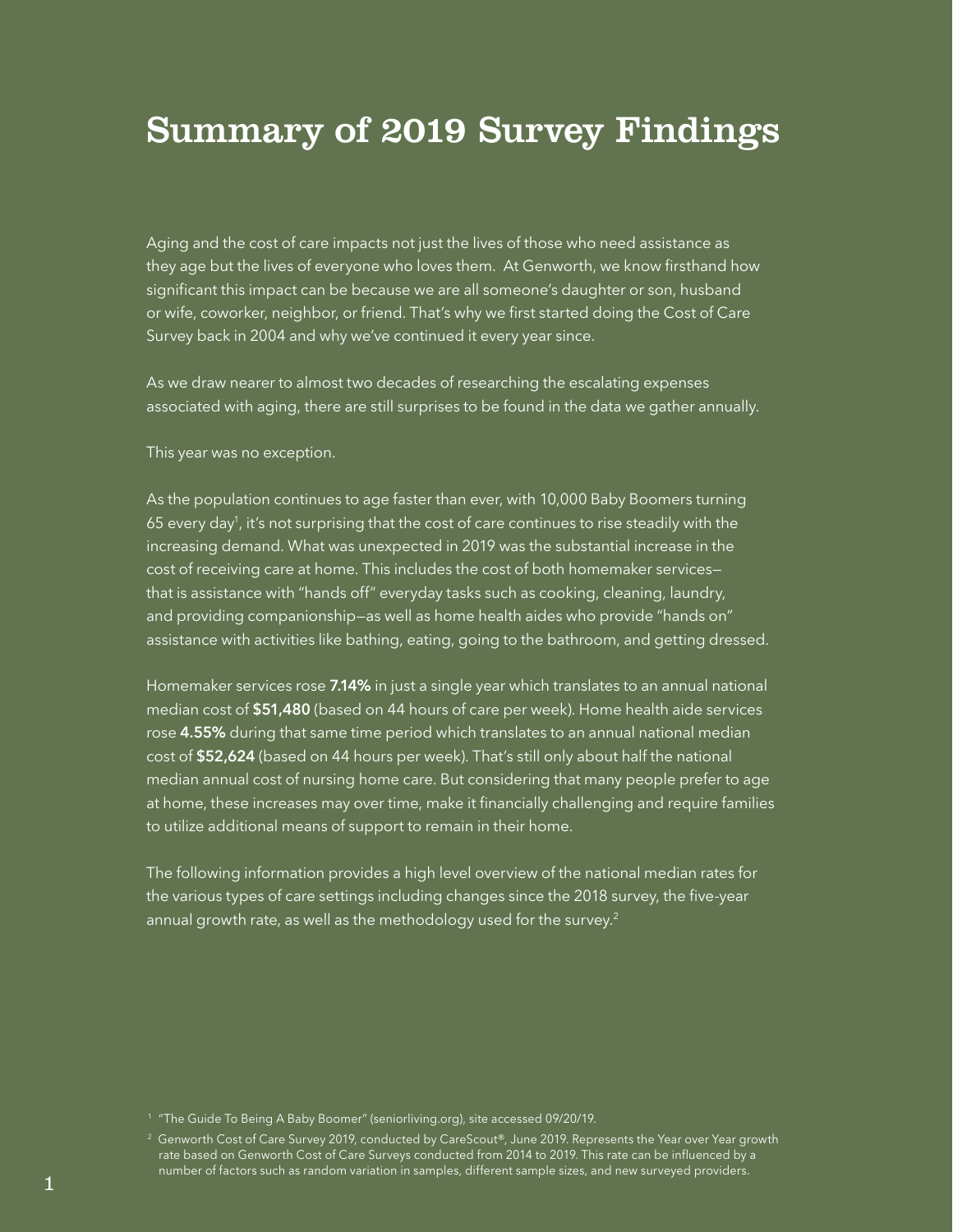|               | Homemaker Services: Services providing help with<br>household tasks that cannot be managed alone.<br>Homemaker services includes "hands-off"care such<br>as cooking, cleaning and running errands.                                                                                                        | <b>NATIONAL</b><br><b>MEDIAN</b><br><b>HOURLY RATE</b><br>\$22.50  | <b>CHANGE</b><br><b>SINCE</b><br>2018<br>7.14% | <b>FIVE-YEAR</b><br><b>ANNUAL</b><br>GROWTH <sup>3</sup><br>3.44% |
|---------------|-----------------------------------------------------------------------------------------------------------------------------------------------------------------------------------------------------------------------------------------------------------------------------------------------------------|--------------------------------------------------------------------|------------------------------------------------|-------------------------------------------------------------------|
| <b>HOME</b>   | Home Health Aide Services: Home health aides offer<br>services to people who need more extensive care.<br>It is "hands-on" personal care, but not medical care.<br>The rate listed here is the rate charged by a non-<br>Medicare certified, licensed agency.                                             | <b>NATIONAL</b><br><b>MEDIAN</b><br><b>HOURLY RATE</b><br>\$23     | CHANGE<br><b>SINCE</b><br>2018<br>4.55%        | <b>FIVE-YEAR</b><br>ANNUAL<br>GROWTH <sup>3</sup><br>3.09%        |
| COMMUNITY     | Adult Day Health Care (ADC): Provides social and support<br>services in a community-based, protective setting. Various<br>models are designed to offer socialization, supervision and<br>structured activities. Some programs may provide personal<br>care, transportation, medical management and meals. | <b>NATIONAL</b><br><b>MEDIAN</b><br><b>DAILY RATE</b><br>\$75      | <b>CHANGE</b><br><b>SINCE</b><br>2018<br>4.17% | <b>FIVE-YEAR</b><br><b>ANNUAL</b><br>GROWTH <sup>3</sup><br>2.90% |
|               | Assisted Living Facility (ALF): Residential arrangements<br>providing personal care and health services. The level of<br>care may not be as extensive as that of a nursing home.<br>Assisted living is often an alternative to a nursing home,<br>or an intermediate level of long term care.             | <b>NATIONAL</b><br><b>MEDIAN</b><br><b>MONTHLY RATE</b><br>\$4,051 | <b>CHANGE</b><br><b>SINCE</b><br>2018<br>1.28% | <b>FIVE-YEAR</b><br><b>ANNUAL</b><br>GROWTH <sup>3</sup><br>2.97% |
| <b>FACILI</b> |                                                                                                                                                                                                                                                                                                           | <b>Semi-Private Room</b>                                           |                                                |                                                                   |
|               | Nursing Home Care: These facilities often provide a<br>higher level of supervision and care than Assisted Living<br>Facilities. They offer residents personal care assistance,<br>room and board, supervision, medication, therapies and<br>rehabilitation, and on-site nursing care 24 hours a day.      | <b>NATIONAL</b><br><b>MEDIAN</b><br><b>DAILY RATE</b><br>\$247     | CHANGE<br><b>SINCE</b><br>2018<br>0.96%        | FIVE-YEAR<br>ANNUAL<br>GROWTH <sup>3</sup><br>3.10%               |
|               |                                                                                                                                                                                                                                                                                                           | <b>Private Room</b>                                                |                                                |                                                                   |
|               |                                                                                                                                                                                                                                                                                                           | <b>NATIONAL</b><br><b>MEDIAN</b><br><b>DAILY RATE</b>              | <b>CHANGE</b><br><b>SINCE</b><br>2018          | <b>FIVE-YEAR</b><br><b>ANNUAL</b><br>GROWTH <sup>3</sup>          |
|               |                                                                                                                                                                                                                                                                                                           | \$280                                                              | 1.82%                                          | 3.13%                                                             |

In-Home Care – Skilled Nursing\*: Skilled nursing is for people who need greater medical attention and are required to have a registered nurse, Licensed Practical Nurse, and/ or Licensed Vocational Nurse to complete professional nursing tasks which may include medication administration, wound care, rehabilitation, and IV Therapy.

COST PER VISIT \$87.50

\* Only national median cost is available for 2019. As reported per visit median from 205 regions.

<sup>3</sup> Percentage increase represents the compound annual growth rate for surveys conducted from 2014 to 2019.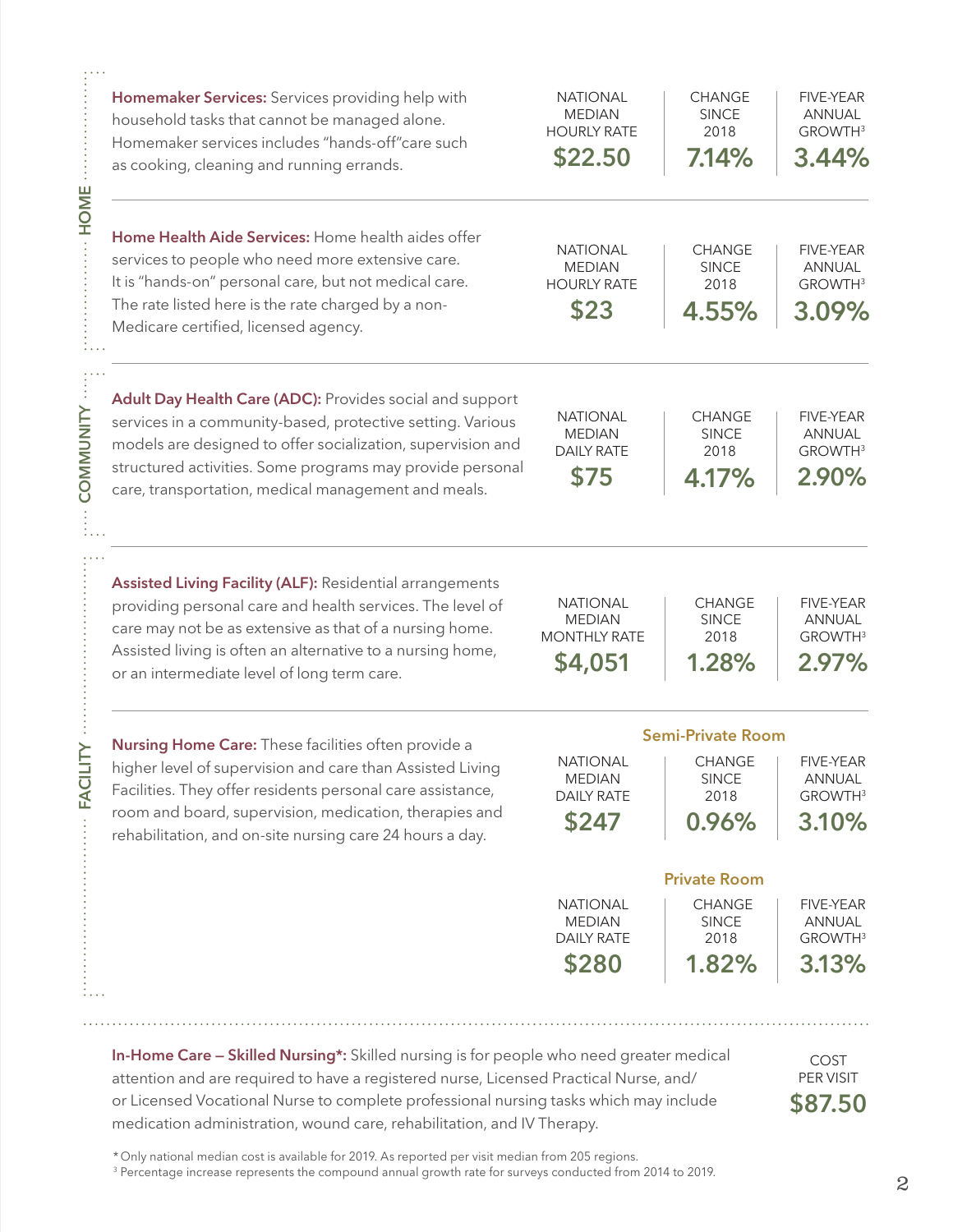## Methodology

### CareScout®

CareScout has conducted the Genworth Cost of Care Survey annually since 2004. Located in Waltham, Massachusetts, CareScout has specialized in helping families find long term care providers nationwide since 1997.

This year, CareScout — a Genworth company contacted 53,901 providers<sup>4</sup> to complete 15,178 surveys of nursing homes, assisted living facilities, adult day health facilities and home care providers. Potential respondents were selected randomly from the CareScout nationwide database of providers in each category of long term care services. Survey respondents representing all 50 states, the District of Columbia and Puerto Rico were contacted by phone during May and June of 2019. Survey respondents were informed that survey data provided would be included in the Genworth Cost of Care Survey 2019 results. Survey questions varied based on the type of care provider.

One of the most comprehensive surveys of its kind, the Genworth Cost of Care Survey publishes costs in 441 regions based on the 389 U.S. Metropolitan Statistical Areas (MSAs). MSA definitions are established by the U.S. Office of Management and Budget and include approximately 85 percent of the U.S. population. The survey also includes some counties outside of the MSA regions.

### Home Care (HC)<sup>5</sup>

Surveyors completed more than 3,700 interviews with licensed home health care providers representing approximately 11 percent of home care agencies.<sup>5</sup> The agencies surveyed provided home health care and homemaker services where a skilled nurse does not need to be present. A home health aide will typically help with bathing, dressing, transferring and toileting, but not with catheters or injections. Most of these agencies also provide homemaker services that typically include assistance with shopping, finances, cooking, errands and transportation. Homemaker services may also be employed for the purpose of providing companionship.

Annual rates are based on 44 hours of care per week, multiplied by 52 weeks. Where a rate range was provided, the midpoint was used. The survey excludes holiday rates.

### Adult Day Health Care (ADH)

Across 441 regions, surveyors polled more than 31 percent of adult day health care facilities, resulting in over, 1,200 completed surveys. ADH is designed to meet the needs of adults who are functionally and/or severely cognitively impaired. Programs are intended to be structured and comprehensive, and to take place in a protective setting that promotes well-being through a variety of health, social and other support services. These services are intended to help enable individuals live more independently in the community and may also be used to provide relief for family caregivers.

<sup>4</sup> Various provider categories used in the survey may not be the same as the definitions used in a long term care insurance policy.

<sup>&</sup>lt;sup>5</sup> Not all states require a license for home care. Data includes certain states where unlicensed providers are included because the state does not offer or does not have HH license requirements.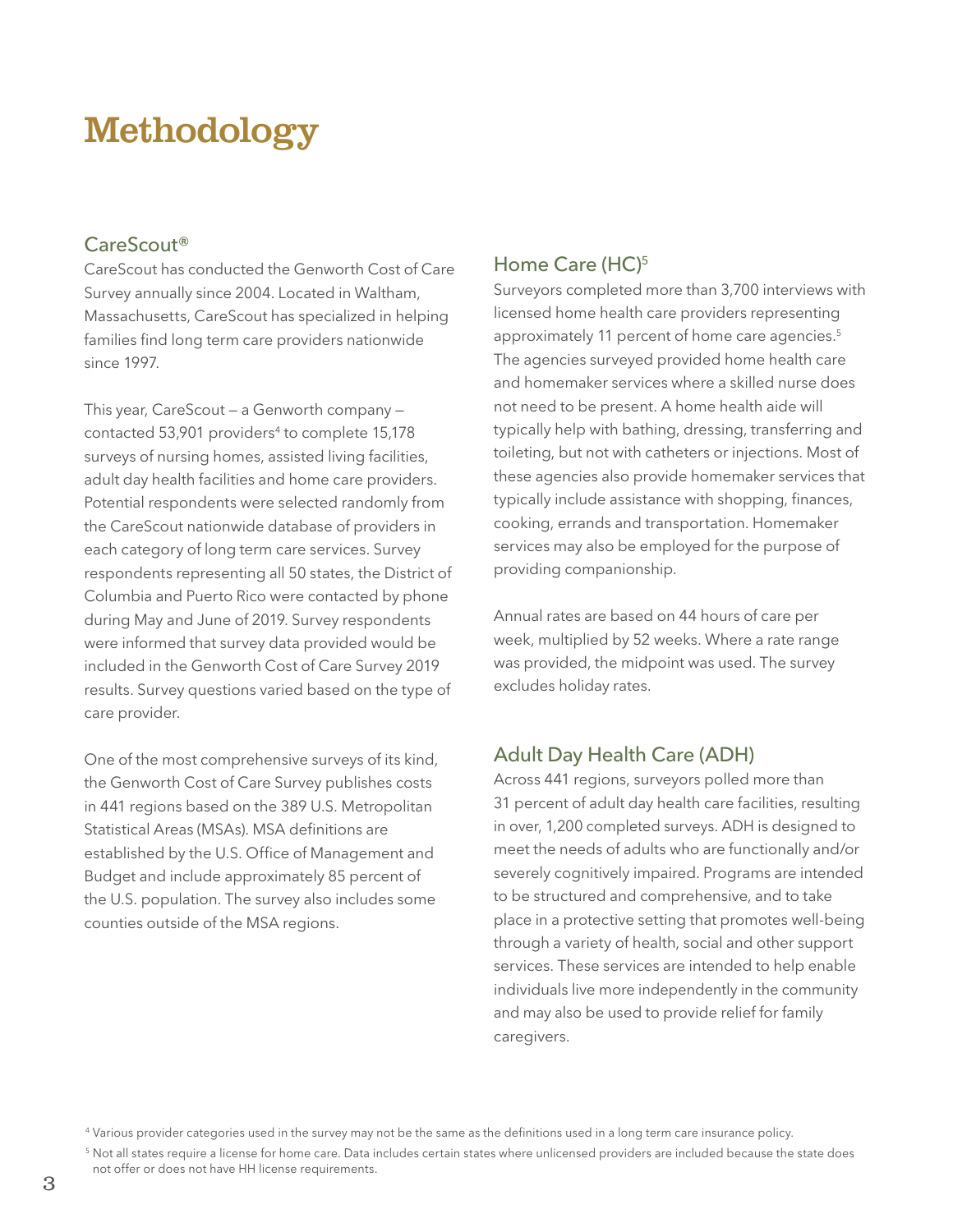ADH facility rates are structured in a variety of ways: Some charge by the hour, some by the half-day and others for the full day, regardless of utilization. All rates used in Genworth's survey were extrapolated to a daily (6-8 hours) rate.

ADH facility rates may be subsidized by the government or the community. A government subsidy is based on the individual's ability to pay. However, a community subsidy is available to individuals regardless of their income level. This survey captures the full private pay rates or, where applicable, the community subsidy rates. This survey does not capture the government subsidy rates.

Annual rates are based on the daily rate multiplied by five days per week, then multiplied by 52 weeks.

### Assisted Living Facilities (ALF)6

Across 441 regions, surveyors polled more than 14 percent of licensed assisted living facilities, resulting in more than 6,100 completed surveys. Surveyors also determined whether the facility charges a non-refundable community or entrance fee. This study shows that approximately 55 percent of assisted living facilities charge a one-time, nonrefundable fee.

Unlike nursing homes, there is no uniform regulatory standard for assisted living facilities. As a consequence, states have instituted licensing standards that vary from state to state. The assisted living facilities polled were licensed according to the licensure requirements of the state in which the assisted living facility was located.

Currently, there are more than 70 different names or designations for facilities licensed as some form of an assisted care facility. Generally, fewer than 40 percent of these care facilities use the term "assisted living facility" as a part of their formal name or licensure designation. For example, some facilities may be identified as "residential care facilities." Because of variations in licensing requirements by state, both small group homes and large multi-service facilities qualified as assisted living facilities for the purposes of this study.

Surveyors collected the monthly private pay rates as they ranged from basic care to more substantial care for a one-bedroom unit in an assisted living facility. Where a rate range was provided, the average of the high and low was used in the annual cost calculation.

Annual rates are based on the monthly fee multiplied by 12 months.

### Nursing Homes (NH)

Across all regions of the study, surveyors polled nearly 21 percent of certified and licensed nursing homes, resulting in over 3,500 completed surveys.

Surveyors collected the daily rates for private rooms (single occupancy) and semi-private rooms (double occupancy) in Medicare-certified nursing facilities. Medicare-certified nursing homes represent more than 90 percent of all nursing homes in the U.S. The daily room charge usually includes services beyond rent, such as three meals a day, laundry, sundries, basic nurse supervision and generic non-prescription pharmaceuticals.

Annual rates are based on the daily fee multiplied by 365.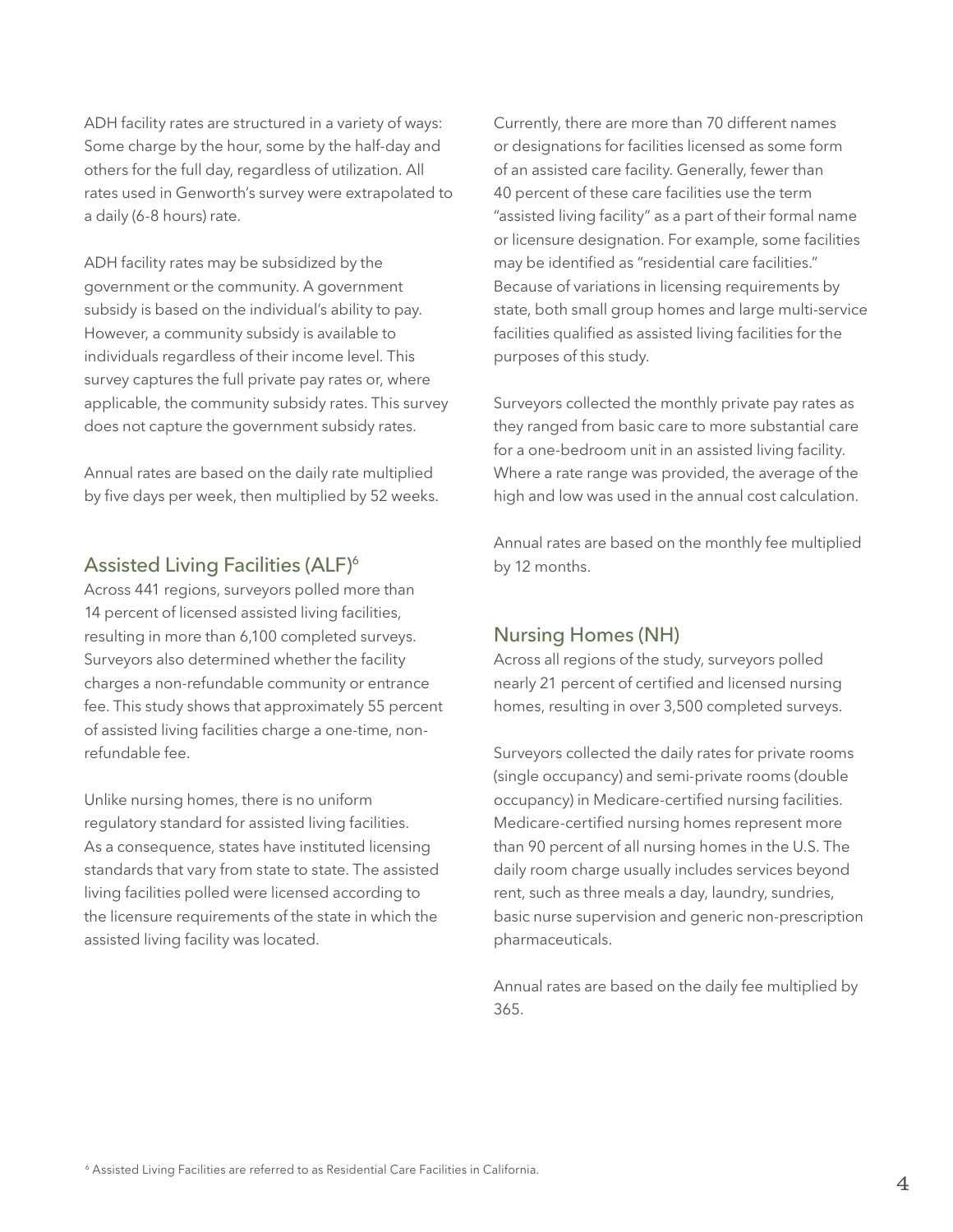# The different types of Caregivers and Nursing Credentials

### Home Health Aide (HHA) and Personal Care Aide (PCA)7

Home Health Aides and/or Patient Care Assistants help with patients' daily activities such as: cleaning and bathing, toileting, dressing, housekeeping, scheduling, transferring, shopping for groceries, and serving meals. If qualified with training, some HHA's or PCA's can check vital signs such as pulse, temperature, and respiration rate. The educational requirements for a HHA or PCA is typically a high school diploma.

### Nursing Assistant (CNA)8

Nursing Assistants, also knowns as Certified Nursing Assistants, provide basic care needs for a patients' daily activities such as: cleaning and bathing, toileting, dressing, transferring, measuring vital signs and blood pressure, and serving meals. Some Nursing Assistants are able to administer medications depending on state they work in. The educational requirements for a Nursing Assistant or CNA are to attend a state approved education program and pass a state competency exam.

### Licensed Practical Nurse (LPN) and Licensed Vocational Nurse (LVN)<sup>9</sup>

LPN's and LVN's, provide more advanced care needs under the supervision of a registered nurse, such as: checking vital signs, changing bandages, inserting catheters, bathing, dressing, discussing care needs, and reporting patient status to registered nurses or doctors. Some LPN's and LVN's are able to administer medications and IV drips depending on state they work in. The educational requirements for a LPN's and LVN's is to receive a certificate or diploma by attending a state approved educational program. LPN's and LVN's also have to pass the National Council Licensure Examination.

### Registered Nurse (RN)<sup>10</sup>

Registered Nurses, also knowns as RN's, provide advanced care needs and educate the patient and family members about health conditions. Registered Nurses do the following, but not limited to: assess patients' conditions, administer patient's medicines and treatments, operate and monitor medical equipment, perform diagnostic tests and analyze results, and educate patients and families on how to manage illnesses or injuries. Some RN's oversee LPN's, CNA's, and HHA's. There are three pathways to become a registered nurse: receive a Bachelor of Science Degree in nursing (BSN), an associate degree in nursing (ADN), or a diploma from an approved nursing program. RN's also have to pass the National Council of Licensure Examination before practicing.

<sup>7</sup> Bureau of Labor Statistics, U.S. Department of Labor, Occupational Outlook Handbook, Home Health Aides and Personal Care Aides, on the Internet at https://www.bls.gov/ooh/healthcare/home-health-aides-and-personal-care-aides.htm (visited September 04, 2019).

<sup>&</sup>lt;sup>8</sup> Bureau of Labor Statistics, U.S. Department of Labor, Occupational Outlook Handbook, Nursing Assistants and Orderlies, on the Internet at https://www.bls.gov/ooh/healthcare/nursing-assistants.htm (visited September 04, 2019).

<sup>9</sup> Bureau of Labor Statistics, U.S. Department of Labor, Occupational Outlook Handbook, Licensed Practical and Licensed Vocational Nurses, on the Internet at https://www.bls.gov/ooh/healthcare/licensed-practical-and-licensed-vocationalnurses. htm (visited September 04, 2019).

<sup>&</sup>lt;sup>10</sup> Bureau of Labor Statistics, U.S. Department of Labor, Occupational Outlook Handbook, Registered Nurses, on the Internet at https://www.bls.gov/ooh/healthcare/registered-nurses.htm (visited September 04, 2019).